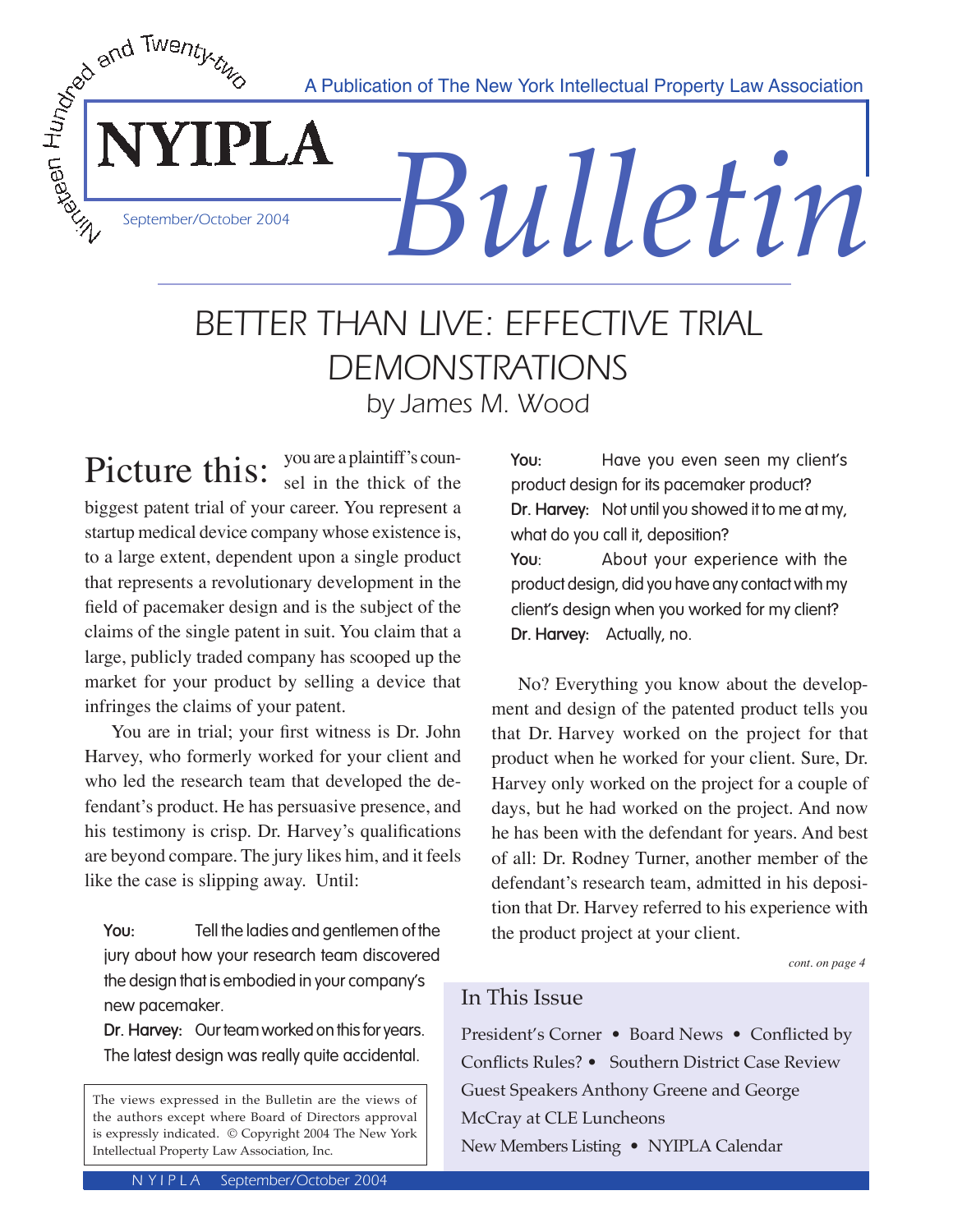# PRESIDENT'S CORNER

September 29, 2004

Dear Members:

 This afternoon, I was pleased to attend one of our Association's CLE luncheons. The topic was "Patent Claim Construction in View of Phillips v. AWH Corp." The speakers included John Whealan, USPTO Solicitor General, who co-authored the Government's amicus curiae brief in that case, together with NY-IPLA members Richard Rainey and Bruce Wexler, who authored the ABA and NYIPLA amicus briefs. respectively. The program was very interesting and attracted nearly 160 people. Alexandra Urban, Chair of our Meetings and Forums Committee, and Peter Thurlow, this event's program chair, deserve much

thanks and credit for this successful meeting. Tomorrow, one of our former presidents, John Sweeney, will chair a meeting of the Association's Past President's Committee that is studying the Federal Trade Commission's Proposals for Patent Reform. The committee includes Tom Creel, Mel Garner, Karl Jorda, Bob Neuner, John Pegram, Pat Razzano, Al Robin, Andrea Ryan and Herb Schwartz. We are grateful to each of these past presidents for agreeing to continue to serve the Association in such an important capacity.

On October 7<sup>th</sup>, the Association's Continuing Legal Education Committee, chaired by Tom Meloro, and our Meetings and Forums Committee will host a half-day program on the FTC's Proposals. Participants will include moderator Walter Scott and panelists William Cohen of the FTC Office of the General Counsel, John Sweeney, Kevin Arquit, Mark Abate, Jack O'Brien and James Toupin of the USPTO Office of the General Counsel. I hope to see many of you there.

 This past summer, our Legislative Oversight and Amicus Briefs Committee, chaired by Charlie Baker, prepared and filed the aforementioned Phillips brief and also an amicus curiae brief in the U.S. Philips Corp. v. International Trade Commission case. David Ryan was the principal author of the latter case brief, and Matt Seidner co-authored both. We are deeply grateful to all involved who worked hard to prepare these briefs with short deadlines during vacation periods.

 These are exciting times to be a member of our bar, and I am honored to be your president. I have had the privilege of serving as an officer and board member of this Association for many years. During

that time, I have worked with dozens of talented and accomplished attorneys from many law firms and corporations. The efforts of these individuals have contributed to the continuing education of our members and fostered cooperation and civility in our practice.



 Our Immediate Past President, Mel Garner,

President John D. Murnane

exemplifies the best of our membership. During Mel's term, the NYIPLA's meetings, programs and Judges Dinner were great successes. As Immediate Past President, he continues to work on the Association's behalf: serving as a member of the FTC Proposals committee and developing, together with Heather Wilde, the NYIPLA outbound e-mail system compliance policy. Thank you, Mel, for all that you have done for the NYIPLA and best wishes as you prepare to lead the AIPLA.

 Our Association is fortunate to be served by President-Elect Ed Vassallo, First Vice President Marylee Jenkins, Second Vice President Chris Hughes, Secretary Mark Abate Treasurer Susan McGahan, Board members Bill Dippert, Charlie Hoffman, Jack Slobod, Laura Coruzzi, Dan DeVito, Anthony Giaccio, Dale Carlson, Vince Palladino and Rob Scheinfeld, as well as Executive Director Michael Isaacs and his always helpful colleagues in our Administrative Office. I am grateful for their dedicated commitment to the Association and pleased to continue working with them on your behalf.

 Our Association's committees, their current members, chairs, and Board of Directors liaisons are listed hereafter in this Bulletin. The committee chairs met with the Association's officers and board members in June and developed a schedule for work that will be done through next May. We will all meet again on October 19<sup>th</sup> to consider the progress that has been made thus far. If you have not yet done so, please join a committee and take part in its activities. You will meet talented and interesting practitioners, you will make a contribution to our profession, and I believe that you will enjoy it. I look forward to working with you.

> Cordially, John D. Murnane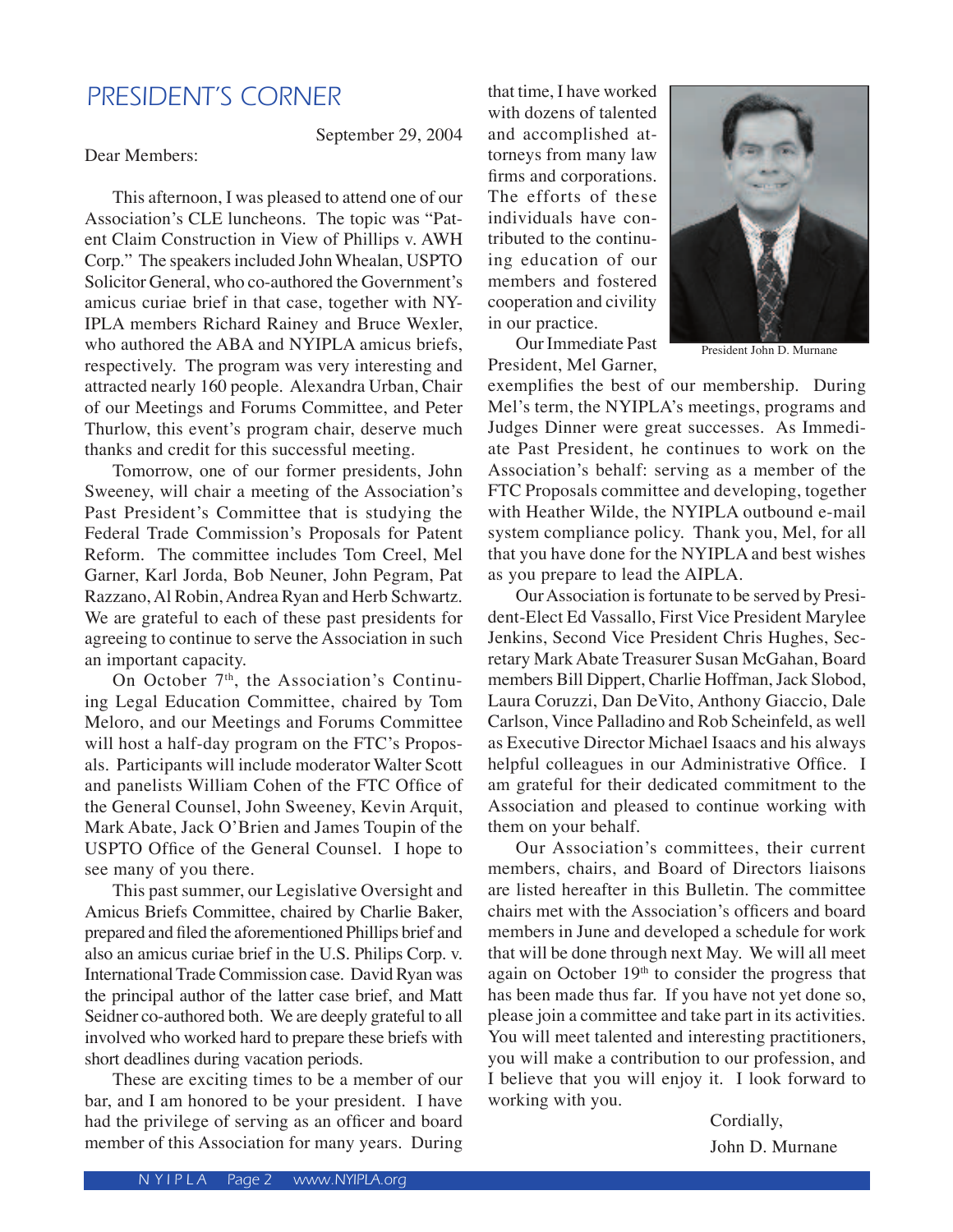# NEWS FROM THE BOARD June 22, 2004 Meeting Of the Board Of Directors

 The meeting of the Board of Directors was called to order at the Cornell Club at 12:15 p.m. by President John Murnane. Also in attendance were Board members Edward Vassallo, Christopher Hughes, Susan McGahan, Mark Abate, William Dippert, Daniel DeVito, Dale Carlson, Robert Scheinfeld, and Vincent Palladino

 The minutes of the Annual Meeting and Board of Directors Meeting held on May 22, 2004 were approved.

 Ms. McGahan provided the Treasurer's Report, reporting that the Association's finances are sound. The Association is in a better financial position than it was last year at this time.

 Mr. Murnane had invited the Committee Chairs to attend a portion of the Board of Directors Meeting to discuss avenues for greater Committee involvement during the 2004-2005 Association year. The following Committee Chairs were in attendance and committed to provide written reports to Mr. Dippert for publication in the newsletter as follows:

| <b>Committee</b>                 | <b>Chair</b>      | <b>Date of Report</b>                   |
|----------------------------------|-------------------|-----------------------------------------|
| Copyright                        | Ronald Clayton    | (periodic short reports on hot topics)  |
| Design Protection                | Phillip Shannon   | November                                |
| Internet Law                     | Paul Reilly       | January                                 |
| License To Practice Requirements | Dale Carlson      | February                                |
| Meetings And Forums              | Alexandra Urban   | no report necessary                     |
| Patent Law And Practice          | Robert Scheinfeld | May                                     |
| Trade Secret Law And Practice    | Karl Milde        | March                                   |
| FTC Report                       | John Sweeney      | (to be decided after Committee meeting) |
|                                  |                   |                                         |

 Board liaisons were asked to follow-up with their Committees periodically to ensure that the reports are completed in a timely fashion, and to follow-up with Committee Chairs who did not attend the meeting.

 The Board approved awarding the Association's Outstanding Public Service Award to Judge Pauline Newman. Mr. Murnane will contact Judge Newman. Messrs. Isaacs and Murnane will send letters to the other Federal Circuit Judges later this summer to advise them of the award to Judge Newman. The Judges' Dinner will be held on Friday, March 18, 2005.

 A discussion was had concerning working with the Judges of the Southern District of New York to

develop local rules for patent cases. Mr. Scheinfeld noted that a study on local patent rules in district courts across the country was done last year by Alozie Etufugh on behalf of the Patent Law And Practice Committee. Mr. Murnane will contact the Chief Judge of the Southern District of New York to reopen a dialogue with the Court and to see if there is any interest in having the Association assist in developing local rules for patent cases.

 Lists of the Officers, Board Members and Committee Chairs for 2004-2005 and a schedule for Board Meeting for 2004-2005 are available from the screatary.

The meeting was adjourned at 2:00 p.m.

Looking for a phone or fax number? Use the NYIPLA member search engine at www.NYIPLA.org to get the latest contact information for our members"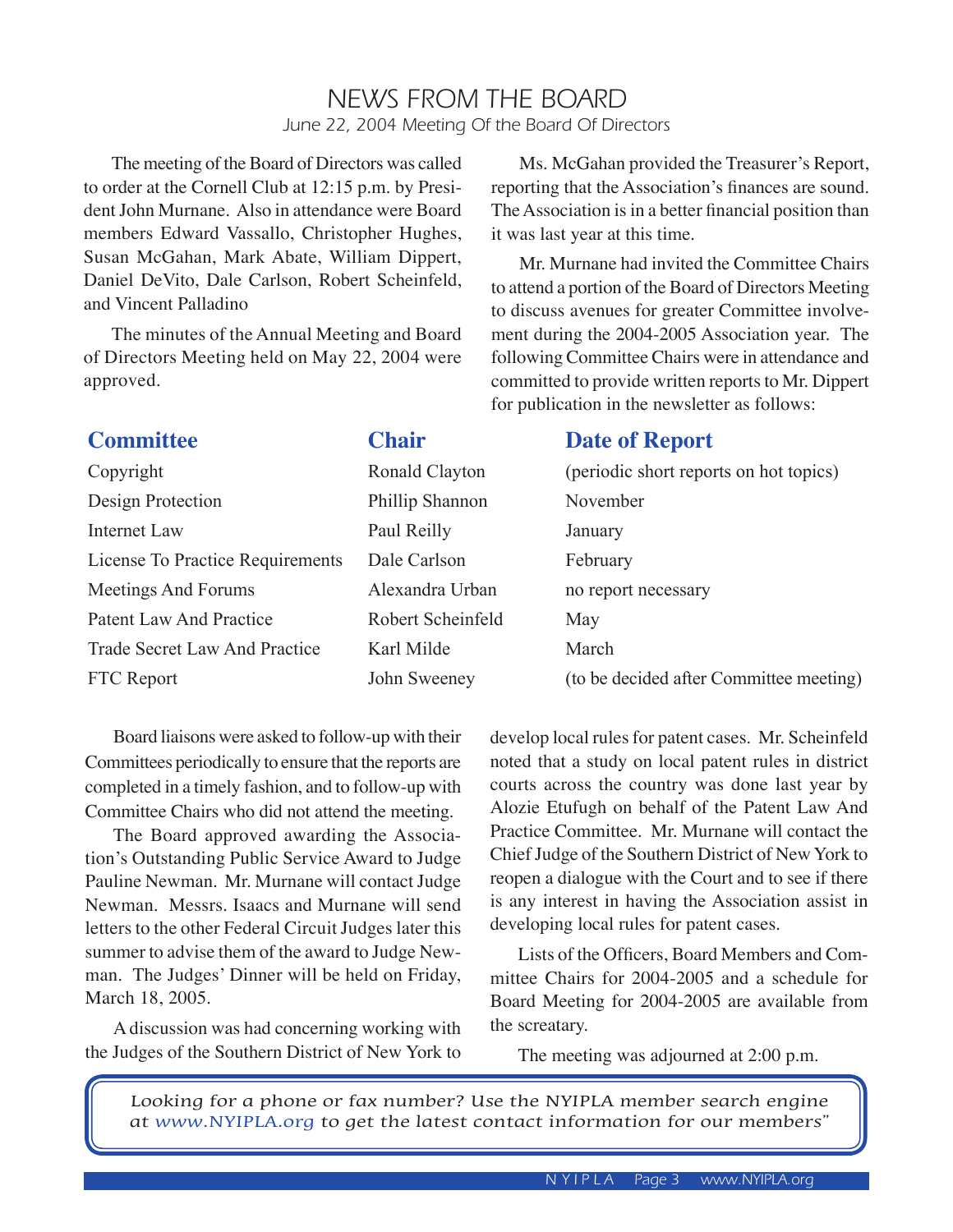#### *cont. from page 1*

You prepare for the cross-examination of Dr. Harvey's life

#### The old way:

 • You read from your dog-eared," post-ited" deposition transcript where Dr. Turner admitted that Dr. Harvey had spoken of working on your client's project;

 • You hold up a 36"x 48" cardboard blowup of a copy of the memorandum from your client showing that Dr. Harvey had attended a meeting regarding work on the project. The corners of the blowup are dented from being packed in your car's trunk, and the pertinent portion of the meeting memorandum (with Dr. Harvey mentioned) is legible only to jurors within a foot and a half of the cardboard blowup;

 • You draw the product design on an easel with pens that you hope have not run out of ink.

 The new way: you use technology that brings the case to life. Cross-examination comes out of the mouth of the witness. Key exhibits can be seen by all.

 Jurors expect trial lawyers to not only be prepared but also to convey their themes and evidence in a persuasive way.

As noted in a recent article:

1. People accept and retain visual evidence more readily. Studies have shown that people retain visual information better than verbal information. Jurors retain up to 80% of what they see and it is as low as 20% without visual input. . . .

2. Technology helps overcome juror bias. An effective pres-entation highlights the favorable evidence, which reduces the risk that traditional juror biases will affect the result. A juror who may not initially support your case is more likely to change his or her mind based on visual information rather than verbal information. Visual presentation allows you to break down these biases with clear

messages and repetition. The advertising industry has been doing this for years.

3. A well-planned visual presentation dramatically shortens your case. U.S. District Judge Richard M. Bilby, one of the first judges to approve use of digital evidence at trial, estimated that computer technology can reduce trial time by 25-50%. *William B. Smith, R.J. Waldsmith, and Ted Brooks,*  Winning The Close Case and Increasing Your Damages With Technology, Litigation Tech, http://www.litigationtech.com/ articles.shtml

 There is a plethora of software available to the trial practitioner, much of which is directed to pre-trial preparation and resources at trial. For example, LIVENOTE™ software provides real time reporting of depositions or trial testimony (www. livenote.com). Others, such as CONCORDANCE® software are directed to document management ("Use Concordance 8 to**:** Identify Key Documents for Trial, Prepare Witness Kits, Organize Document Responses, Print Chronology Reports, Generate Deposition Digests, Manage Email and Electronic Documents, Maximize OCR Text, Access Information from Anywhere with FYI and Share Data with other Best-of-Breed Products . . ." www.dataflight or providing access to deposition transcripts, documents, and summaries (SUMMATION® software, www.summation.com). A powerful resource for understanding and evaluating available technology is that presented by Law Office Computing at http://www.lawofficecomputing.com/category/litsupport.htm.

 Other software, such as SANCTION® (www. verdictssystems.com) and TRIALDIRECTOR® (www.legal-lgt.com/trialdirector.htm), provide support to "show your case" to the jury. Unlike POW-ERPOINT® software, these two trial presentation software are used because they are non-linear. In other words, you can move around from the original order seamlessly. This flexibility is the key difference between traditional methods to the new trial presentation software and could be your winning factor.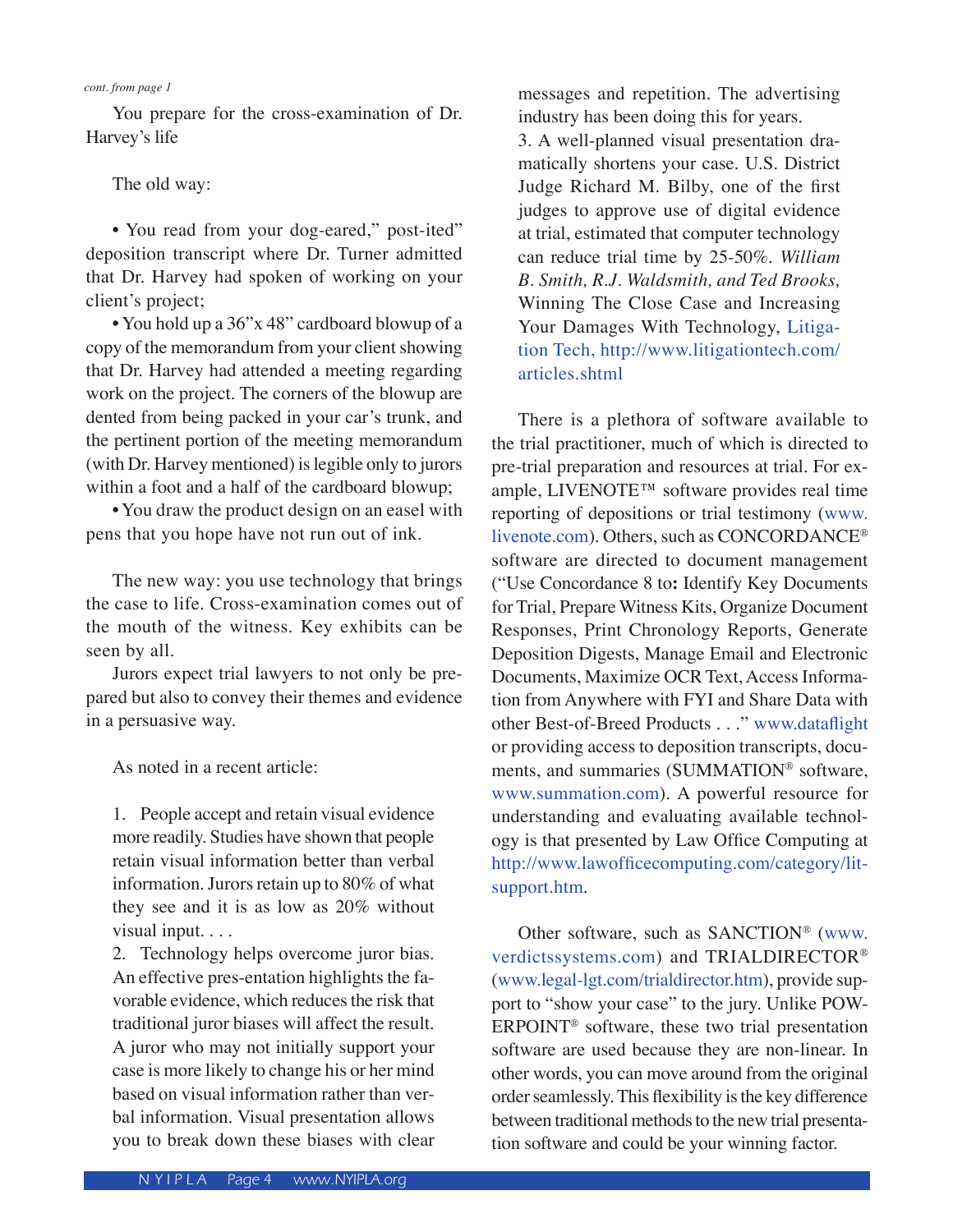SANCTION 2® software provides the ability to simultaneously show a videotaped deposition while having the text scroll beneath it. This software has the ability to search for words so that an opening statement or cross-examination can be digitally saved. The clip is saved with a name, and, if needed for impeachment or cross-examination, the name is highlighted and then played to the court or the jury. SANCTION software recently received top honor for Litigation/Trial Presentation by Law Office Computing Magazine.

 TRIALDIRECTOR software, recently described as the "Ultimate High Tech" software (Dickson, "The Use of Technology at Trial: Tools, Rules, and Techniques," ABA Labor and Employment Section, EEO Committee Midwinter Meeting, March 24 – 27, 2004; (http://www.bnabooks.com/ababna/), presents one-stop-shopping for the trial management for most phases of trial.

 One particularly effective technology to use is TRIAL DIRECTOR SUITE V. 4.5™ software, created by InData Software LLC (www.indatacorp.com). With this technology, as well as the related DOCUMENT-DIRECTOR®, DEPOSITIONDIRECTOR®, and TIMECODER™ software, your cross-examination for the situation above would include:

 • Video playback of Dr. Turner's deposition admission that Dr. Harvey had worked on the project for the patented technology when he was employed by your client;

 • Split-screen playback of the deposition transcript running simultaneously on the screen with the video; and

 • A video presentation of the logbook with electronic capabilities to blow up and highlight portions that you want the witness to focus on.

 DEPOSITONDIRECTOR software lets counsel synchronize text and audio/video deposition transcript clips from common VHS tapes and standard ASCII transcripts. In preparing for cross-examination, counsel searches for key words in DEPOSI-TIONDIRECTOR software, highlights the selected testimony and clips James M. Wood

it into TRIALDIRECTOR software ready to present to the jury. The program can be linked to most deposition manager tools, including SUMMATION, LIVENOTE, or DISCOVERY software. Its capabilities are not limited to depositions; any conversation on tape can be converted for use through DEPOSI-TIONDIRECTOR software. Cross-examination is prepared in the usual way: key points are outlined to be made but instead of page and line citations a bar code is taped on the outline. With the wave of a wand across the code impeaching testimony in video and text form is brought to the jury. If an exhibit is referred to in the deposition, the document can be simultaneously displayed to the jury. Counsel has the option of presenting the video testimony alone or in combination with the typed transcript.

 About that log: DOCUMENTDIRECTOR software has the capability to contain your complete evidentiary documents in a single file: patents, correspondence, and earnings statements. The program can be linked to most litigation databases, such as SUMMATION, CONCORDANCE, MICROSOFT® ACCESS®, or PARADOX® software. Documents in a variety of formats can also be loaded into DOCUMENTDIRECTOR software, including presentations created in ADOBE® ACROBAT® or POWERPOINT software.

 Photos, clips, and audio/video streams can also be used. Each document can be dragged or dropped into preassigned folders for ease in organization, then sorted by type. Folders corresponding to opening statement, specific witnesses, specific issues or

> closing arguments can be created for easy access. A specific exhibit can be annotated or highlighted in the program to create different versions for different witnesses. For example, with Dr. Turner on the stand you could highlight the meeting memorandum that mentions Dr. Harvey and perhaps refer to Dr. Harvey's resume. With the scan of a pen reference to Dr. Harvey in the meeting memorandum can be blown up for the jury.

> A variety of tools can be used during trial to highlight critical parts *cont. on page 6*

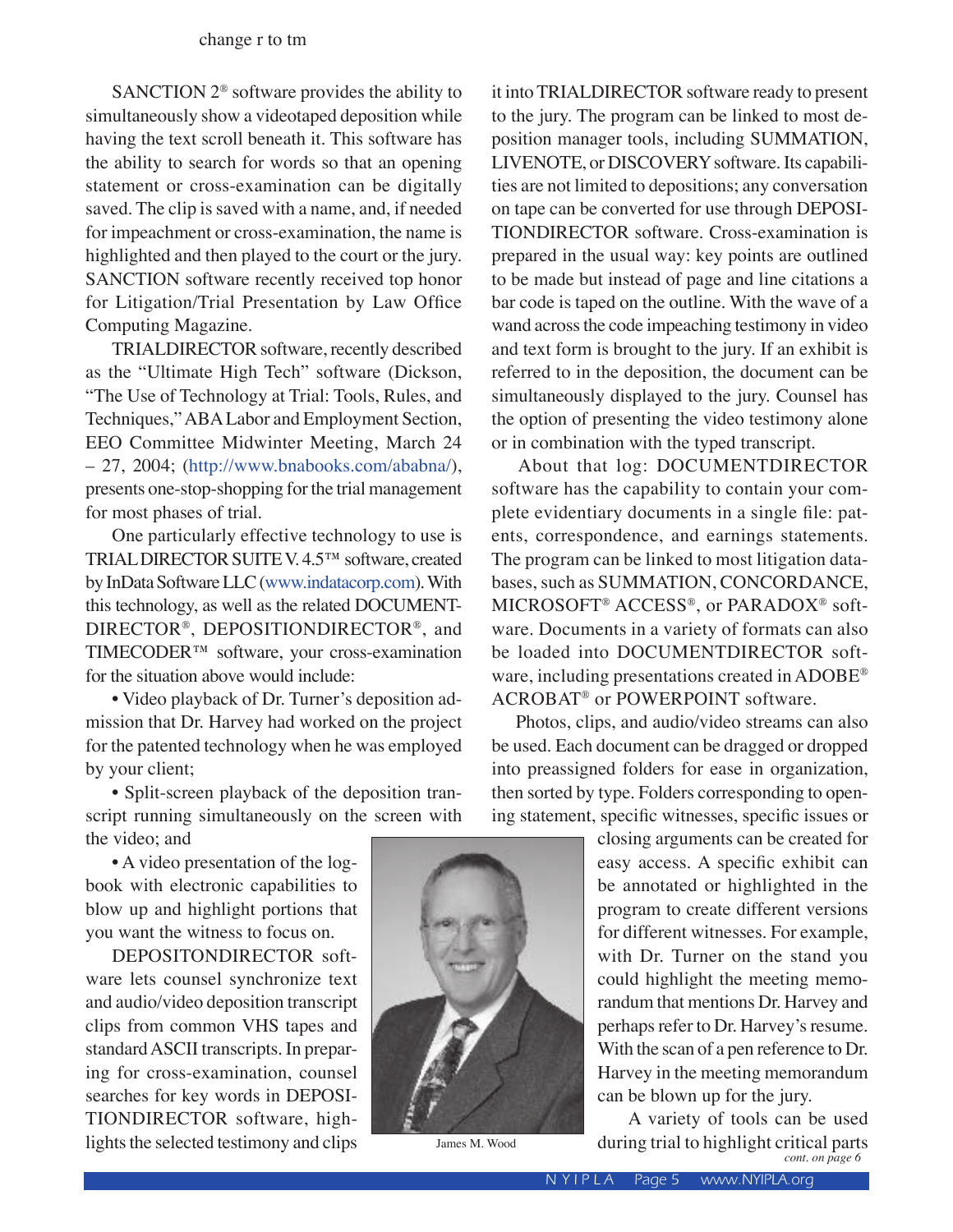of the report, including boxing out of a segment, yellow highlighting of a line or leading the eyes of the jury to evidence with a variety of pointers. Highlighting tools can be used by counsel or by the witness when talking about a document. If an exhibit has been created for display during the trial, TRIALDIRECTOR software can save it as a separate exhibit. Another benefit is that TRIALDIRECTOR software permits counsel to compare two to four exhibits simultaneously as well as to use a variety of annotation tools. If a document is in a foreign language, two versions of the documents (original and translation) can be displayed simultaneously. Once your exhibit file is completed, DOCUMENTDIRECTOR software can print out exhibit outlines for use in hard copy trial notebooks.

 TRIALDIRECTOR software integrates it all. Its technology permits counsel to control where documents or videos appear on the screen in the courtroom as well as to offer tools to markup and highlight key points. If a document is displayed, a portion can be highlighted and extracted while showing its position in the original document. It is also the source for displaying all documents, photos, video transcripts, and clips.

# Upcoming Speakers for CLE Programs

The Honorable Timothy Dyk The Honorable Richard Linn Professor Hugh Hanson

❦ ❦ ❦

Upcoming Topic for CLE Program

Alternative Dispute Resolution

#### ❦ ❦ ❦

Dates and Details to Follow

 The software comes with a thorough and clearly written Users Manual.

 Hardware required for the program (without video capability) includes:

- PENTIUM<sup>®</sup> III 733 Mhz Processor
- WINDOWS® NT 4.0 / 2000 or XP
- 128 MB RAM
- 4 MB AGP Video Adapter
- Internet Explorer 5 (or higher)
- SVGA Monitor (1024 x 768) at 1 6-bit Color (High color)
- 250MB Hard Disk Space Available
- CD-ROM Drive

 If you want to run the entire system, video and all, you will need:

- PENTIUM 4 2.4 Ghz Processor (or better)
- WINDOWS XP Professional
- 512 MB RAM
- 64 MB AGP Video Adapter
- Internet Explorer 6.0 (or higher)
- SVGA Monitor (1280 x 1024) at 24-bit Color (True color)
- Dual Monitor Output
- 12GB Hard Disk Space Available

 (To Store videos files and document images)

- Sound Card and Speakers (Required for video functions)
- CD-ROM Drive

 InData's Web site is useful to the practitioner who wants to find out more about any of these three programs (www.indatacorp.com/software/trialdirector). The site has concise summaries about the benefits and capabilities of TRIALDIRECTOR,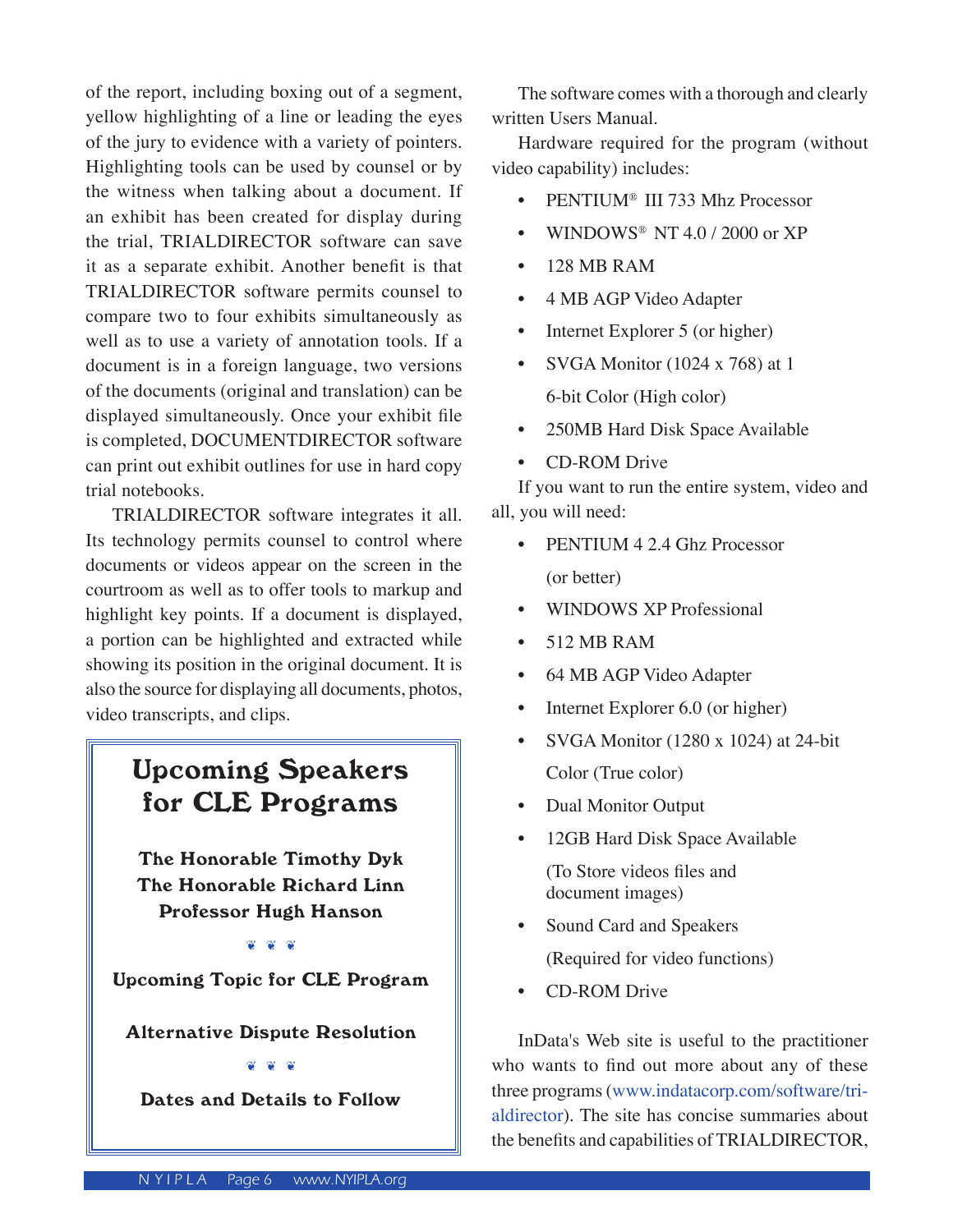DOCUMENTDIRECTOR, and DEPOSITION-DIRECTOR software. It includes a user-friendly online tutorial for the first time user of any of the programs. The web site also features a demonstration of the three software packages. Not persuaded? The site has testimonials extolling the virtues of the programs.

 Appropriate use of any of this software will facilitate an effective presentation of your case to any trier of fact, jury or judge. You will be able to react to unexpected developments during trial with the ability to identify as well as to prepare new exhibits or to extract pre-trial testimony. Consistent with the trial lawyers' motto that you should "prepare to win and prepare for the worst …", regardless of whatever software you select you should have a backup mirroring your original trial presentation (e.g., a portable laptop). Other backup extras to bring are: a power supply cable, one or more extension cords, and a light projector. And not to overstate the obvious: visit the trial courtroom well in advance of the first day of trial to evaluate its layout and ability to handle the technology.

 Preparing your case for trial begins with the first deposition. Begin by evaluating the software that is available for the presentation of your case to the trier of fact. Then you're ready to deal with even the biggest of surprises at trial and deal with it effectively:

**You:** About your experience with the product design, did you have any contact with my client's design when you worked for my client? **Dr. Harvey**: Actually, no.

**You:** Let me show you, Doctor, your earlier testimony in deposition....

*James M. Wood is a partner in the Oakland, CA office of Reed Smith LLP. Mr. Wood's practice for more than twenty-five years has focused on representing and counselling manufacturers of prescription medicines and medical devices with regard to a variety of issues, including recalls of prescription products, the marketing and promotion of prescription products, first amendment issues in marketing prescription products, preemption, product liability issues, and the reuse of single use medical devices.*

# Space Available

White Plains, NY: Thriving Intellectual Property law firm near new City Center

has three extra furnished windowed offices available individually or as a package.

Ideal for small IP law firm, individual practitioners, or as a satellite office for a firm located

outside of Westchester County. Referral work and affiliation also possible.

Telephone:(914) 949-7210 • Facsimile: (914) 993-0668 • E-Mail: rodman.rodman@verizon.net.



# ARTICLES

The Association welcomes articles of interest to the IP bar. Please direct any submissions by e-mail to: William H. Dippert, Editor, at w.dippert@reedsmith.com Guidelines are set forth at www.NYIPLA.org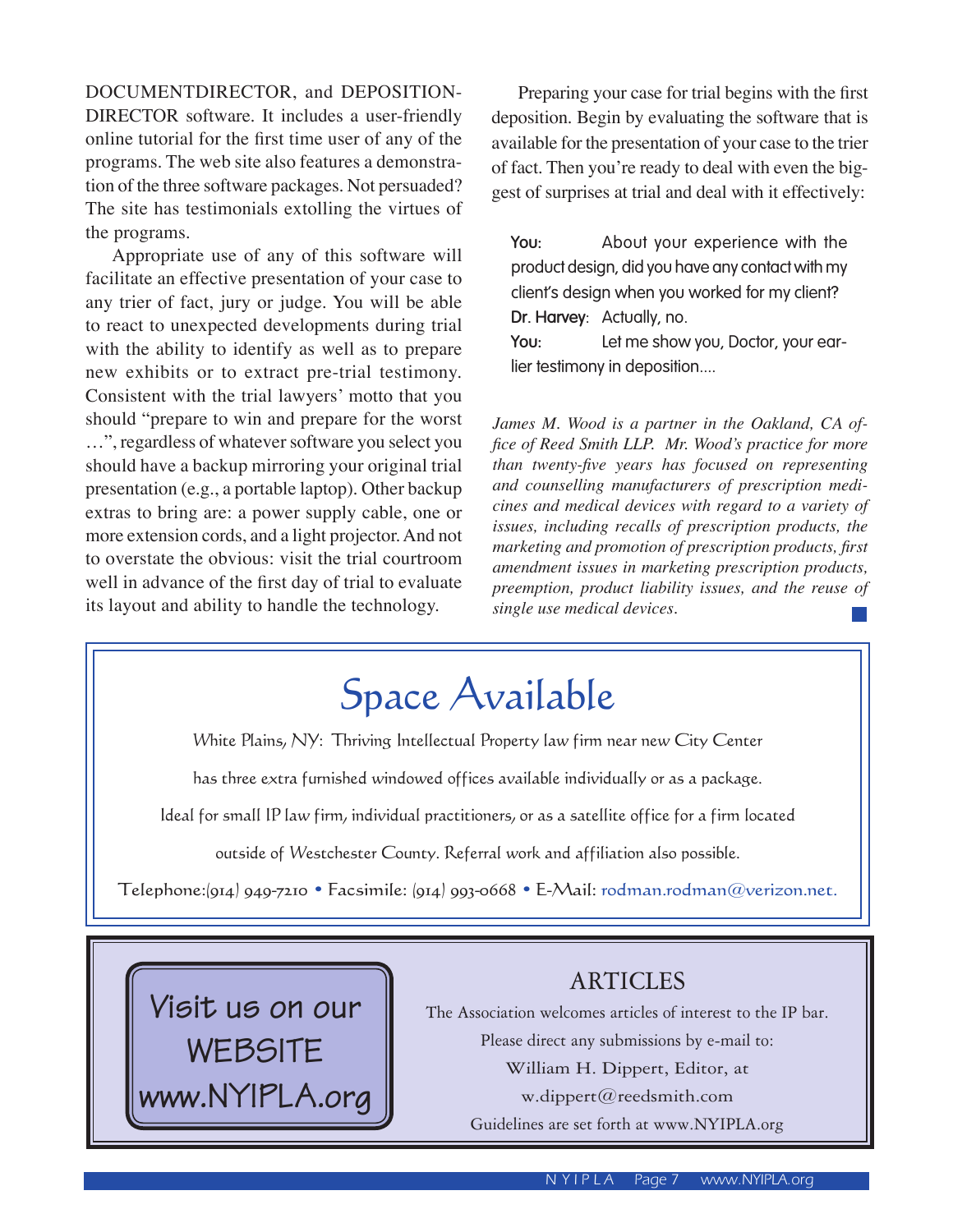# Conflicted by Conflicts Rules?

*Dale L. Carlson and Elizabeth A. Geschke* 

 A brief discussion of proposed New York Rules of Professional Conduct vis-à-vis the USPTO's proposed ethics rules in terms of impact on patent attorneys in New York.

 Recently, the New York State Bar Association (NYSBA) proposed changes to three of the rules of ethics that govern New York lawyers. The three proposed rules, namely, Rules 1.7, 1.9, and 1.10, all relate to conflicts of interest. The proposed rules flow from an initiative by the NYSBA's Committee on Standards of Attorney Conduct (COSAC) to comprehensively review New York's rules of ethics. The NYSBA is seeking public comment. (see www. nybsa.org).

 Similarly, within the past year the United States Patent and Trademark Office ("USPTO") has solicited public comment on its proposed changes to its ethics rules that govern attorneys and agents practicing before the USPTO.

 Patent practitioners who are admitted attorneys are in the unique situation of being subject to two sets of ethics rules, i.e., those of the state(s) where they are admitted, as well as those of the USPTO. This double obligation can raise a dilemma in the mind of patent practitioners: which rule governs?

# Proposed New York Rules of Professional Conduct

 In an effort to harmonize the ethics rules of New York with the ABA Model Rules, COSAC has proposed amending Rules 1.7, 1.9, and 1.10 to adopt language used in the ABA Model Rules. Brief overviews of the proposed rules are provided in COSAC's June 29, 2004 letter to the members of the New York Bench and Bar.

 For the most part, the proposed changes do not alter the substance and scope of the rules. For guidance, each of the proposed rules is accompanied by a "comments" section analogous to that provided for the ABA's Model Rules. The comments section provides attorneys with examples, case law, and other information helpful in interpreting each rule.

 While by no means a substitute for reading the proposed rules in their entirety, brief statements are offered below regarding the scope of the proposed NY rules, as well as their differences from the NY rules currently in force:

#### Rule 1.7 Conflict of Interest With Respect to Current Clients

\* This proposed rule deals with a lawyer's professional obligation to avoid conflicts of interest based on a lawyer's obligations to other clients or a third party. This rule also deals with conflicts of interest that may arise due to a lawyer's own personal interests.

\* As proposed, a client's informed consent to a conflict must be "confirmed in writing."

\* The proposed rule combines two concepts that are addressed in two separate rules in the current NY ethics rules: one rule addressing conflicts arising from a lawyer's own interests, and another rule addressing conflicts from simultaneous representation of multiple clients.

#### Rule 1.9 Duties to Former Clients

\* This proposed rule deals with a lawyer's professional obligation to former clients. Briefly, the first paragraph of this rule incorporates the "substantial relationship test that is in the current NY rule, while the second paragraph prohibits a lawyer from "using" or "revealing" a former client's confidential information.

\* In a similar fashion to Rule 1.7, this amended rule requires that a client's informed consent to a conflict be "confirmed in writing."

\* Under the proposed rule, a lawyer who has formerly represented a client in a matter, or whose present or former firm has formerly represented a client in a matter, shall not thereafter "reveal confidential information of the former client protected by

Rule 1.6. The current NY rule does not contain the phraseology "reveal confidential information."

Rule 1.10 Imputation of Conflicts of Interest \* This proposed rule deals with the imputation of one lawyer's conflict of interest to all of the other lawyers with whom the personally disqualified lawyer is associated in a firm.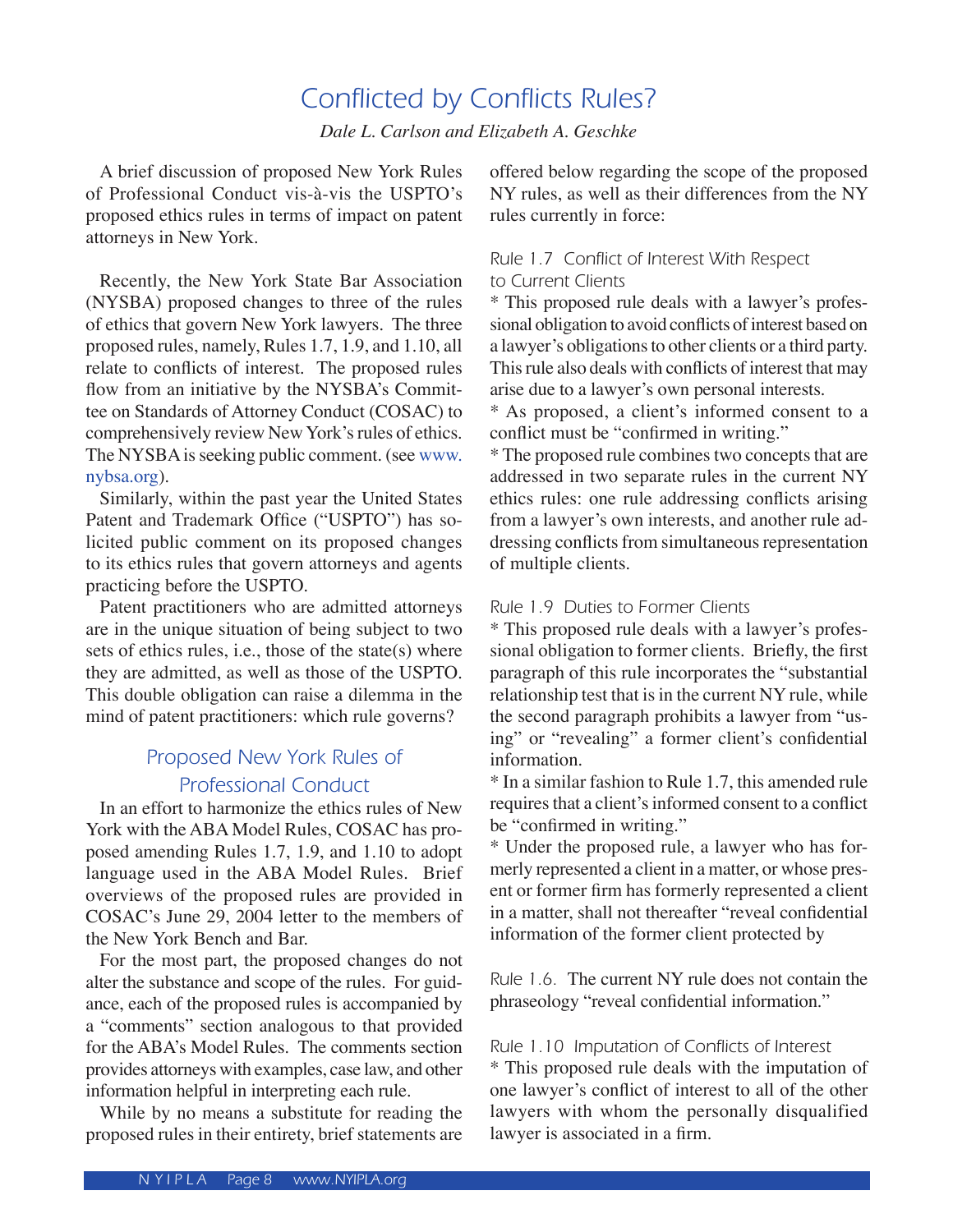\* The proposed rule retains and refines the current NY rule that requires a law firm to implement a conflicts checking system to assist lawyers in determining if there is a conflict of interest.

\* The proposed rule implements "screens" for newly associated attorneys to a law firm.

#### Proposed USPTO Rules of Professional Conduct

 In December 2003 the USPTO published over 100 pages of proposed rules and commentary. Proposed rules §§11.100-11.806 relate to the Rules of Professional Conduct. USPTO Rules §§11.107, 11.109 and 11.110 generally correspond to proposed NY Rules 1.7, 1.9 and 1.10.

 Overall, the USPTO and NY rules address the same substantive issues and concerns. An obvious difference, however, lies in the fact that the NY rules apply to attorney admitted in NY, while the USPTO rules apply to both attorneys and agents practicing before the USPTO. What is not so obvious is how to deal with a potential conflict arising between the two sets of rules.

 A couple of distinctions, between the two sets of rules are worth noting. First, USPTO Rule §11.109 requires a client to give informed consent of a conflict in writing "after consultation", whereas the proposed NY rule does not explicitly allude to, much less require, such consultation.

 A second distinction can be found in comparing USPTO proposed Rule §11.109(c) with NY proposed Rule 1.9(c). The USPTO rule refers to "information relating to the representation" of a client, whereas the NY rule refers to "confidential information" of a client - arguably a narrower set of information. From a practical standpoint, however, the USPTO's requirement may actually be more focused since the "information relating to the representation" concerns matters pertaining to the representation of the client before the USPTO.

## Viva la Difference

 To the extent that the NY and USPTO rules, upon implementation, are consistent, a patent attorney admitted in NY should obviously follow the USPTO rules when practicing before the USPTO, i.e., when he or she is preparing a patent application, when he or she is drafting a response to an Office Action, or when he or she is otherwise filing papers with the USPTO.

 To the extent that the NY and USPTO rules, upon implementation, are inconsistent, a patent attorney admitted to NY should follow the more stringent rule. If it is not clear which of the two rules are more stringent, the patent attorney should seek the counsel of their firm's ethics committee, or in the alternative contact the USPTO and/or NY State Bar Association directly.

*Dale A. Carlson, a partner at Wiggin & Dana, is the Chair of the Committee on License to Practice Requirements. Elizabeth A. Geschke, a member of the committee, is an associate at Wiggin & Dana.*



# 3,558,517 Patents Have Issued Since We've Been in Business...

#### EXCLUSIVE 10% NYIPLA MEMBER DISCOUNT!

Berlin & Associates has been in the IP service business for over 40 years. In all that time, our clients have come to know that the secret to our success is our tireless commitment to theirs. And now we are extending an exclusive NYIPLA special offer of 10% off of any service if you mention this ad. From electronic file wrappers to legalizations, we'll get you what you need, when you need it. Call today!

- •Patent & Trademark Files on CD
- •Hand Deliveries to USPTO
- •Certified Copies
- •Patents
- •Legalizations
- •And much MORE!

Phone: (703) 415-0579

Fax: (703) 415-0618

#### **WWW.BERLINANDASSOCIATES.COM**

**Email your order to berlin@berlinandassociates.com**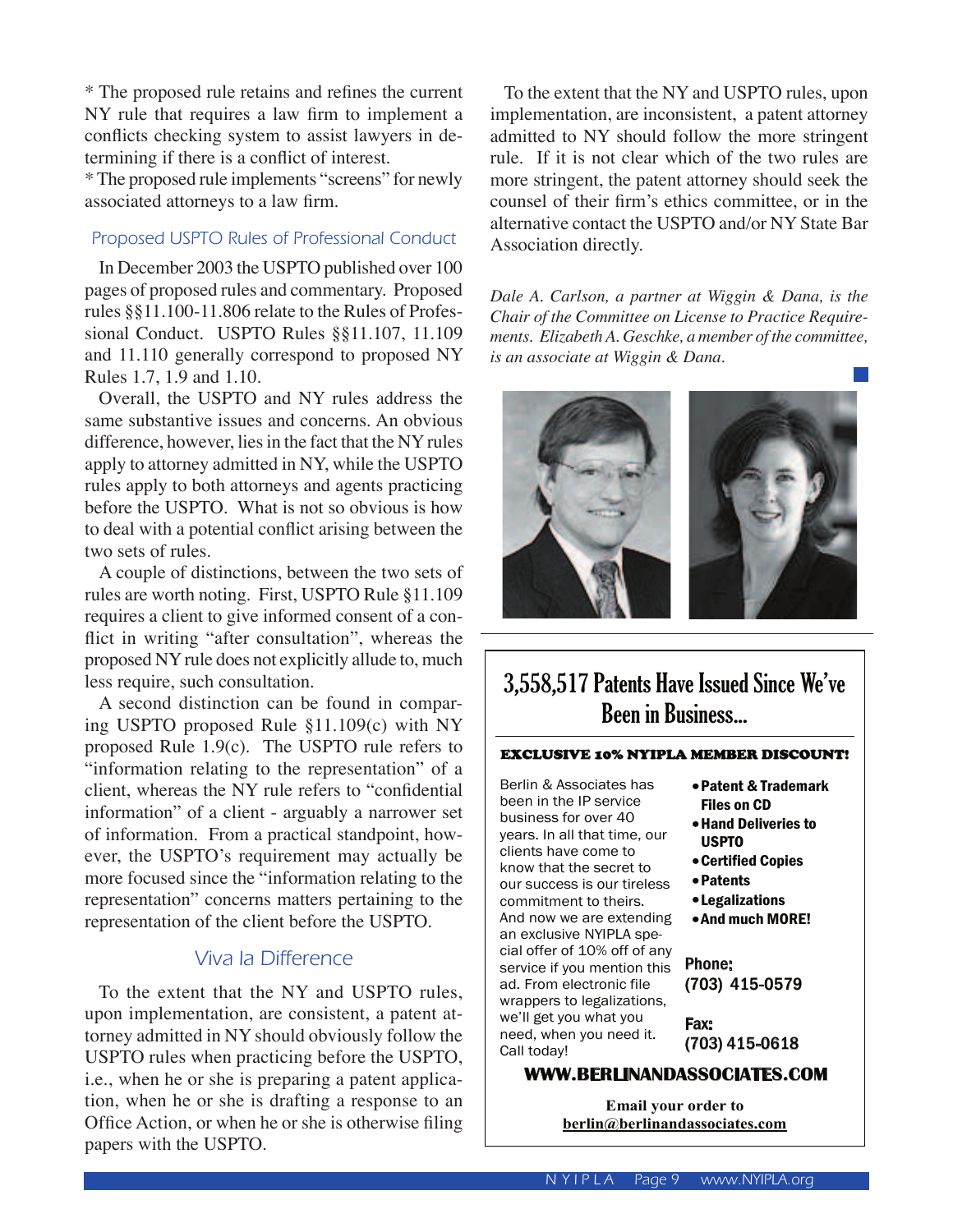# Update on C.L.E. Luncheons

# George McCray Guest Speaker at June 25, 2004 CLE Luncheon Program

George McCray, Chief of Intellectual Property Rights, US Customs and Border Protection, Department of Homeland Security was the speaker at the June luncheon and CLE program held on June 25, 2004. He spoke on US Border Enforcement of Intellectual Property Rights (IPRs). The first part of his talk focused on entities involved in IPR border enforcement. U.S. Customs and Border Protection (CBP) is responsible for civil administration and US immigration and customs enforcement is responsible for criminal IPR border enforcement. Mr. McCray then spoke about CBP's enforcement of trademarks and copyrights. He described CBP's recordation system for trademarks and copyrights. Copyrights and trademarks must be recorded with CBP for them to be enforced by this entity. With regard to the patent area, Mr. McCray touched on enforcement of ITC exclusion orders. Mr. McCray concluded this most informative talk by briefly

# Anthony K. Greene Guest Speaker at July 23, 2004 CLE Luncheon Program

Anthony K. Greene, a Director at Herbert L. Jamison & Co., LLC, one of the principal professional liability insurance brokers in the Metropolitan

New York Area, was the speaker at the July 23, 2004 luncheon and CLE Program. Mr. Greene is an insurance professional with accreditations that include "Certified Risk Manager" and "Certified Insurance Counselor".

 Mr. Greene provided a highly enlightening presentation entitled "Protecting Your Assets - How IP Lawyers Can Mitigate Their Exposure to Professional Liability Claims". Using published statistical information



Anthony K. Greene and Thomas Spath



Alexandra Urban, George McCray and Cheryl Agris

discussing recent litigation relating to CBP, United States v. 10,510 Packaged Computer Towers, 152 F. Supp. 2d 1189, 59 USPQ 2d 1940; 23 Int'l Trade Rep. 1693, (N.D. Cal. 2001); U.S. v. 4,352, More or Less Packaged Black and While Television Sets (Case No. 3:02-cv-1179-J-32MMH) and United States v. Giles 213 F.3d 1247, 54 USPQ2d 1919  $(10<sup>th</sup> Cir. 2000)$ . More information about CBP can be obtained at www.cbp.com

gathered by the American Bar Association over the last 30 years and from other national organizations, he presented graphically a variety of trends in various categories of professional liability claims brought against IP lawyers.

Patent, trademark and copyright claims have

represented a small (but growing) percentage of all the claims analyzed, increasing from about 0.5% to 4% annually since 1983. One study of over 9,100 claims placed all types of claims in the IP area at about 2% of the total, while the value of the dollar losses represented 4% of the total. Another study found that during a recent six year period patent-related matters accounted for more than 70% of the claims, trademarks for 15%, and copyrights for about 3%.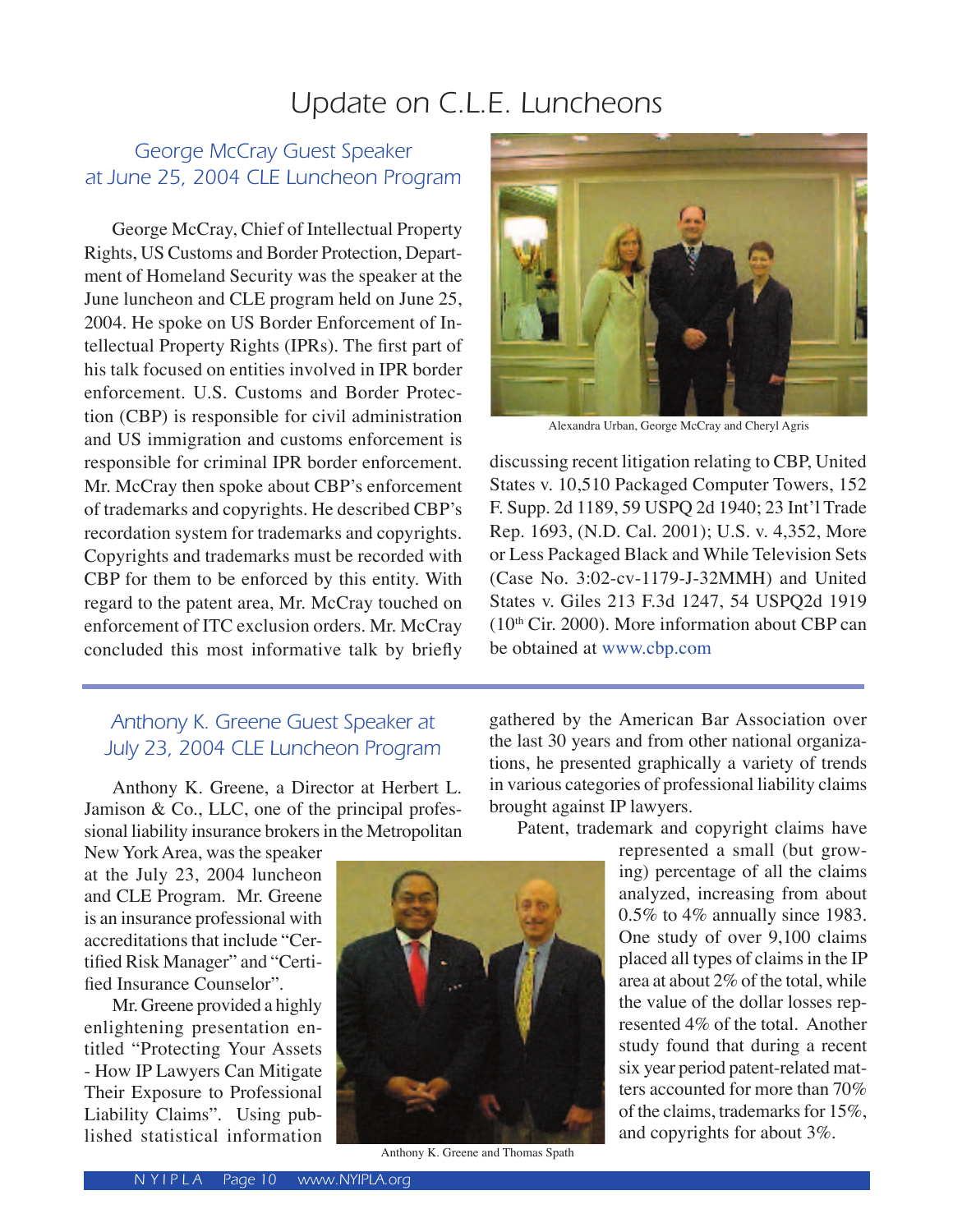Mr. Greene's discussion included various categories of claims that include subject matter conflict, the problems arising from the so-called mobile client, representation of multiple parties, lateral hires that have previously represented clients with interests conflicting with those of clients of the hiring firm, and problems arising from a firm's acquisition of an interest in a client's business enterprise. He also discussed the relevant fact patterns of several reported decisions (without specifically identifying the IP law firm party) to provide concrete examples of the problems that must be anticipated and addressed by the policy making and management of IP firms. Problems associated with missed filing deadlines, including failure to complete the project or late filing, accounted for over 40% of IP-related claims during one 18-month period analyzed. In one instance, a jury awarded \$30 million to a plaintiff-client when an international patent filing deadline was missed.

 It was emphasized that firms need to establish and enforce policies for identifying and handling potential conflicts of interest at a very early stage of representation. In one example, a firm representing two patent clients in a related technical area attempted to withdraw from one representation after learning that a litigation between the parties had been initiated. The ultimate result - after considerable procedural wrangling - was that the firm was sued by both parties under various theories and both sought to avoid payment of prior fees.

 Problems associated with representing multiple related parties were also discussed by Mr. Greene in the context of a firm that represented an employee/ inventor of one of its corporate clients who wished to pursue the subject of a patent application that the corporation had intentionally abandoned. Thereafter, the firm represented the employer against the inventor who was sued for filing his own patent application on

The Association welcomes articles of interest to the IP bar. Please direct any submissions by e-mail to: William H. Dippert, Editor, at w.dippert@reedsmith.com Guidelines are set forth at www.NYIPLA.org

related technology. Eventually, the inventor sued the firm, the firm lost the corporate client, and its insurer paid out a seven-figure settlement.

 Other complex scenarios were described in the context of lateral hires and firms that took an interest in their client's businesses. As these case studies revealed, the IP law firms (and their insurers) are the losers. In addition, while lawyers are often hired by their clients to anticipate, and help avoid, potentially adverse business developments by either wise counsel or written contracts and contingent agreements, they often do not perform this type of analysis in managing their own businesses.

 During the question-and-answer session Mr. Greene discussed the advantages of professional liability policies that covered events that occurred prior to the merger of one firm with another or the arrival of a lateral-hire attorney. While such policies can represent a substantial expense, they also provide a tool for managing risk and defining the potential monetary liability for the acquiring firm.

 Interested parties can contact Mr. Greene at: agreene@jamisongroup.com.

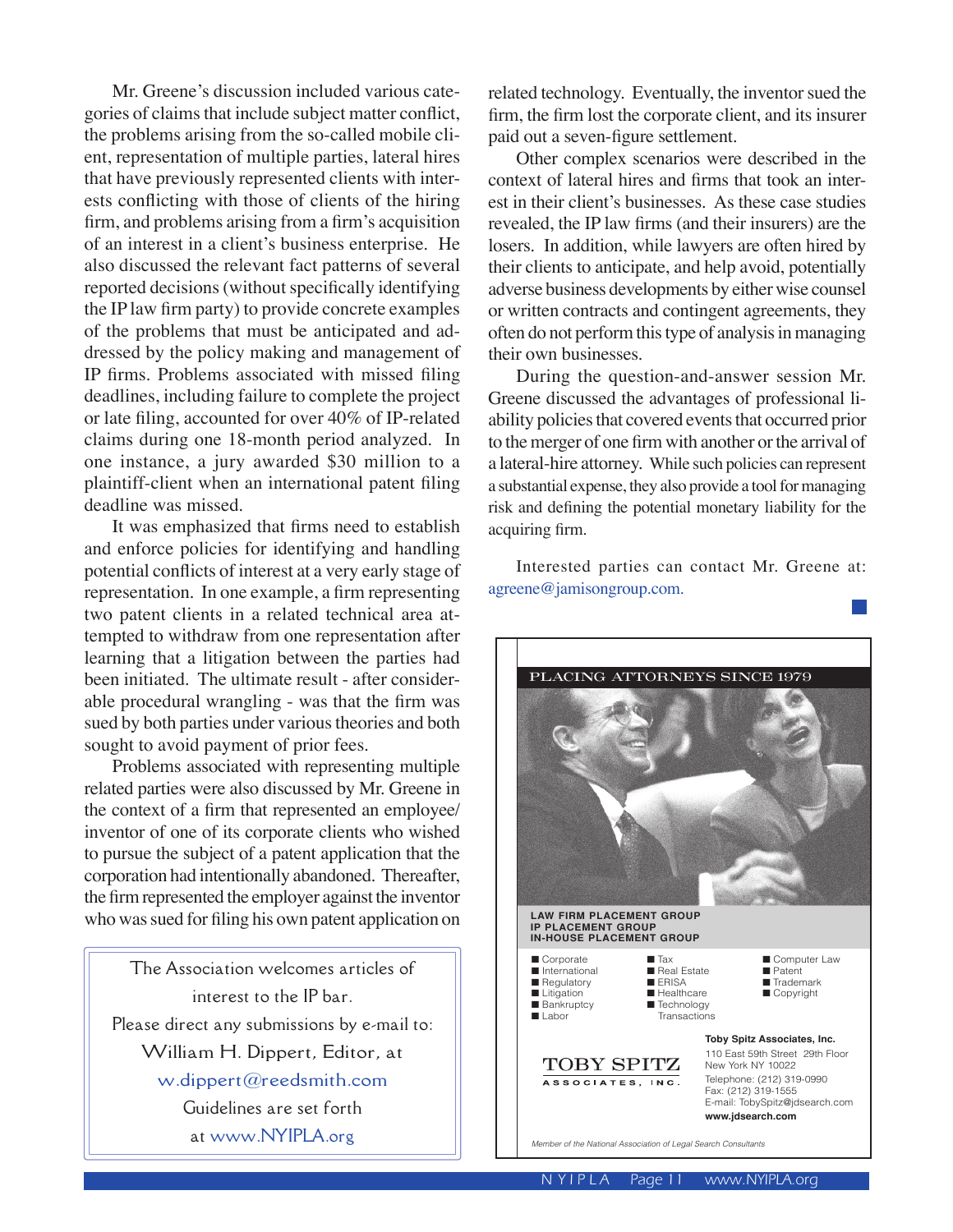## SOUTHERN DISTRICT CASE REVIEW *by Mark J. Abate and Ping Gu1*

Subpoena Of Prosecution Counsel Who Was Also Trial Counsel Quashed

#### **ResQNET.com, Inc. v. Lansa, Inc.,**

2004 U.S. Dist. LEXIS 13579 (S.D.N.Y. July 21, 2004) (Judge Robert W. Sweet)

 Jeffrey I. Kaplan, trial counsel to plaintiff ResQNET, moved under Fed. R. Civ. P. 26 and 45 to quash a subpoena served upon him by defendant Lansa. Lansa sought the deposition of Kaplan concerning the prosecution history of the patents-in-suit because Kaplan prosecuted those patents. Specifically, Lansa sought to determine when various prior art references became known to Kaplan.

 The court granted plaintiff's motion to quash the subpoena because Lansa did not establish that Kaplan's deposition was either appropriate or necessary.

 The court held that Lansa failed to explicitly assert the defense of inequitable conduct, which is subject to the heightened pleading requirements under Fed. R. Civ. P. 9(b). Also, the court rejected Lansa's argument that an inequitable conduct defense could be inferred from indications of patent misuse or the reservation of additional, unspecified affirmative defenses in the pleadings.

 The court further held that Lansa failed to establish a sufficient need to depose Kaplan on other grounds, because the relevant inquiry in terms of prior art and claim construction was how one of ordinary skill in the art would interpret and understand the prosecution histories, not what litigation counsel thought about them.

Applying the Friedman factors<sup>2</sup> to determine whether a deposition of opposing counsel was appropriate, the court held that Kaplan's minimal importance as a fact witness due to Lansa's failure to plead inequitable conduct defense, the risk of encountering privilege and attorney work-product issues, plus the fact that discovery had completed, taken together, counseled against having the deposition.

Action In Another Jurisdiction Provides Reasonable Apprehension To Support Declaratory Judgment Jurisdiction

**Mastercard Int'l, Inc. v. Lexcel Solutions, Inc.**, 2004 U.S. Dist. LEXIS 10906 (S.D.N.Y. June 16, 2004) (Judge William H. Pauley III)

 Mastercard brought a declaratory judgment action seeking a declaration of non-infringement and invalidity of Lexcel's patents. Mastercard asserted subject matter jurisdiction pursuant to the Declaratory Judgment Act, 28 U.S.C. § 2201, and the Patent Laws, and Lexcel moved to dismiss under Fed. R. Civ. P. 12(b)(1) for lack of actual controversy. Prior to this action, Lexcel filed suit against MasterCard in the District of Arizona, claiming misappropriation of trade secrets, unfair competition, and copyright infringement, regarding the same technology and products at issue in the New York case.

 The court applied the two-pronged test to determine the court's declaratory judgment jurisdiction. A plaintiff must show that, as of the time the complaint was filed, (1) the defendant's conduct "created on the part of plaintiff a reasonable apprehension that the defendant would initiate suit", and (2) the plaintiff either produced or had taken steps to produce the accused device.

 With respect to the first prong, Lexcel argued that its conduct did not create a reasonable apprehension that it would file a lawsuit against Mastercard. Mastercard argued that Lexcel's conduct did create a reasonable apprehension, pointing toward a letter from Lexcel to Mastercard in the ongoing Arizona action which expressly warned of potential patent infringement and mentioned "powerful evidence" of the validity of Lexcel's patents. The court agreed with Mastercard, holding that Lexcel's letter in conjunction with the Arizona action regarding the same technology demonstrated a "willingness to protect that technology" and created a reasonable apprehension of suit in New York. Regarding the second prong,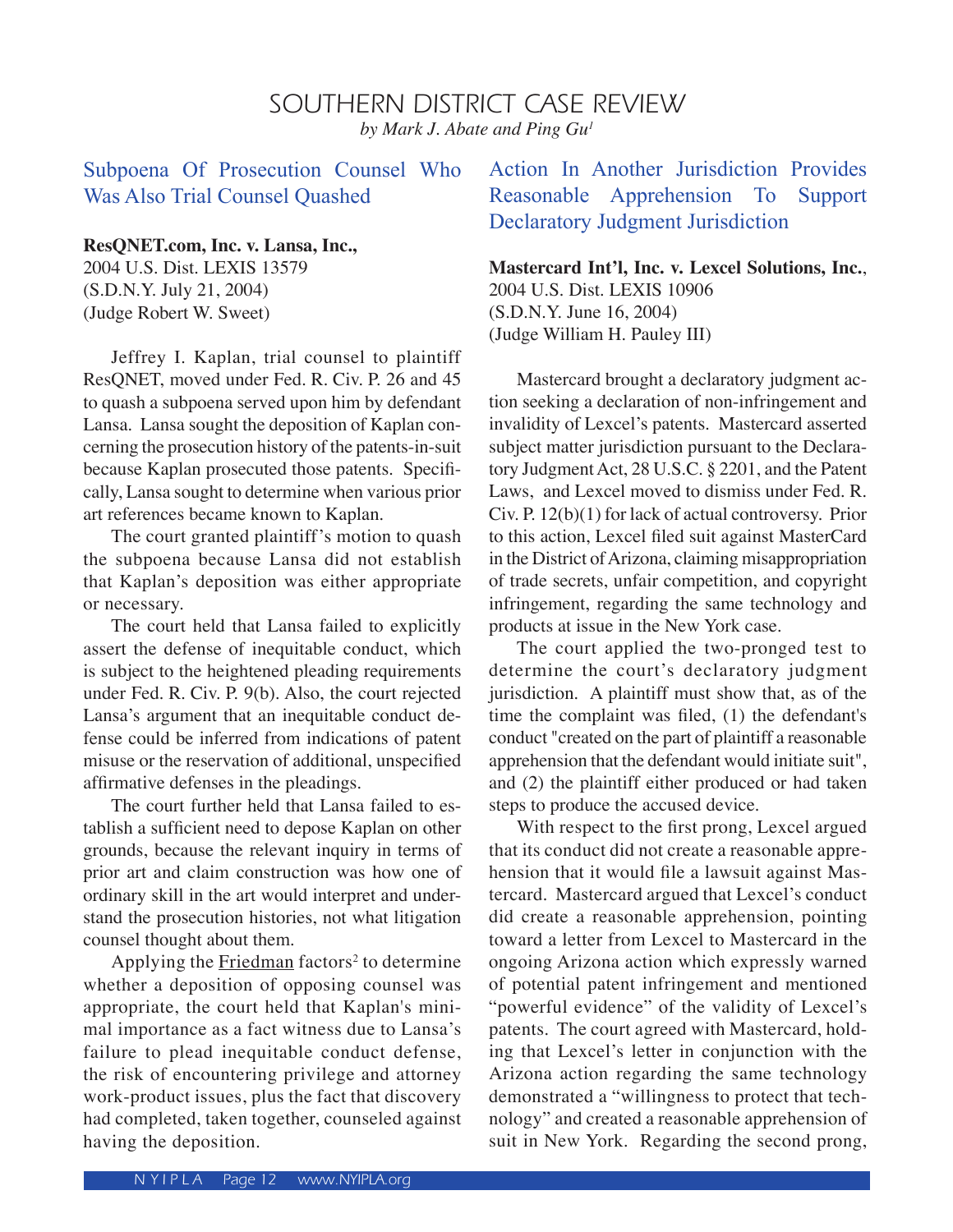Mastercard averred in its complaint that it was preparing to release allegedly infringing products.

 Since MasterCard had established an actionable case or controversy under the Declaratory Judgment Act, the court held that it had subject matter jurisdiction over this action, and denied Lexcel's 12(b) (1) motion.

# Willful Infringement Found Based In Part On A Failure To Investigate Patent Rights

#### **Etna Prods. Co. v. Q Mktg. Group, Ltd.**,

2004 U.S. Dist. LEXIS 15323 (S.D.N.Y. August 4, 2004) (Judge Shira A. Scheindlin)

 Etna sued Q Marketing for infringement of a design patent relating to a magnifying, folding and lighted mirror product and for unfair competition. The court held the patent valid and infringed.

With respect to whether the infringement was willful, Q Marketing argued that it was not on notice of the patent until it received a cease and desist letter in April 2003. Etna responded that, under the "unique circumstances of this case", Q Marketing had a "duty to investigate" Etna's patent rights as early as April 2002. The court agreed with Etna and held that Q Marketing had a "duty to investigate" Etna's patent rights.

 The court stated that willfulness can be based on "reckless disregard of the patent holder's rights" and "actual knowledge is not required … [i]t is sufficient if defendants would have known [of the patent] but for their conscious avoidance of the facts." The circumstances of the case showing disregard of the patent and willfulness were: (1) Q Marketing had knowledge of Etna's mirror product, (2) Etna's mirror product was marked "patent pending," (3) "Q Marketing's blatant copying of [Etna's mirror product]," (4) before distributing its mirror product, Q Marketing did no investigation of Etna's patent rights, (5) Q Marketing accepted its foreign supplier's verbal representation that there was no patent on Etna's mirror product, (6) Q Marketing assured its customer that sale of its mirrors would not give rise to any patent infringement and (7) after receiving the cease and desist letter, Q Marketing did

not offer to take back any mirrors from its customers nor did it advise its customers to stop selling its mirror product.

#### **(Footnotes)**

1 Mark J. Abate is a Partner and Ping Gu is an Associate at Morgan & Finnegan, L.L.P. The authors can be reached at mjabate@morganfinnegan.com and pinggu@morganfinnegan.com.

2 Official Comm. of Unsecured Creditors of Hechinger Inv. Co. of Del., Inc. v. Friedman, 350 F.3d 65 (2d Cir. 2003) factors: the need to depose the lawyer, the lawyer's role in connection with the matter on which discovery is sought in relation to the pending litigation, the risk of encountering privilege and work-product issues and the extent of discovery already conducted.



HARTFORD HOLIDAYS TRAVEL

"Serving the World Since 1974" Specializing in Deluxe Cruises & Tours Worldwide

✸ Exotic Voyages ✸ Custom Vacations ✸ Guaranteed Lowest Prices ✸ Personalized Service & Attention to Detail ✸ Individuals or Groups Call Today for a Free Vacation Quote!

(800) 828-4813 email: info@hartfordholidays.com or visit us on the web at: www.hartfordholidays.com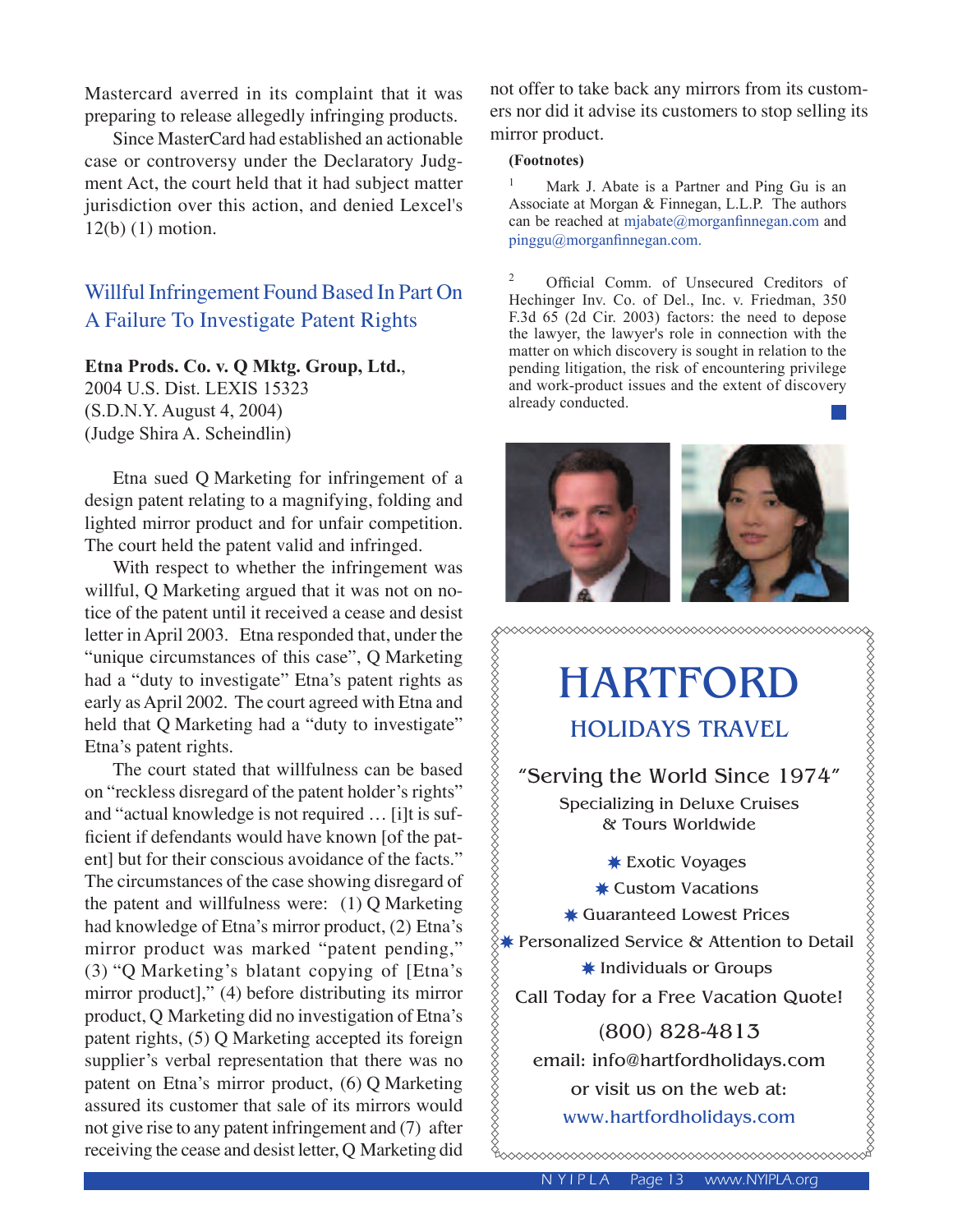# **Committees: 2004 - 2005**

## Alternative Dispute Resolution

John E. Daniel – Chair Vincent N. Palladino – Board Liaison

| Cheryl H. Agris  | Henrik D. Parker  |
|------------------|-------------------|
| Patrick J. Birde | Anthony A. Pastor |
| Mitchell Bittman | David H. Pfeffer  |
| Ursula B. Day    | Donna M. Praiss   |
| Gary J. Gershik  | Rory J. Radding   |
| Joel E. Lutzker  | Jeffrey A. Schwab |
| John D. Murnane  | Robert T. Tobin   |
|                  |                   |

## Consonance and Harmonization

Alozie N. Etufugh – Chair Dale L. Carlson – Board Liaison

| Eleanor Johnson                    | Jay S. Pattumudi |
|------------------------------------|------------------|
| Gabrielle M. Ciuffreda Sandra Shim |                  |

# **Copyrights**

Ronald A. Clayton – Chair Robert C. Scheinfeld – Board Liaison

Charles E. Baxley Adam Chernichaw Leonard P. Diana Charles P. Guarino Richard B. Klar

Erica Klein Eric J. Lobenfeld Garo A. Partoyan Kelly Slavitt Clint Stauffer

## Design Protection

Philip T. Shannon – Chair Jack D. Slobod – Board Liaison

Karen G. Horowitz Stephen F. Kampmeier James Prizant

#### Continuing Legal Education

Tom J. Meloro – Chair Anthony Giaccio – Board Liaison

| <b>Anne Barschall</b> |
|-----------------------|
| James J. Bitetto      |
| Israel Blum           |
| Philip Furgang        |
| Theresa M. Gillis     |
| Dodiva Grant          |
| Meyer A. Gross        |
| Aaron Haleva          |
| Elizabeth J. Holland  |
| Duane-David Hough     |
|                       |

Benjamin C. Hsing Patrice P. Jean Richard B. Klar Mark I. Koffsky Walter Scott Thomas E. Spath William Thomashower Alexandra B. Urban Mark E. Waddell Charles J. Zeller

Keith A. Zullow

## Economic Matters

Dawn Buonocore-Atlas – Chair Anthony Giaccio – Board Liaison

| Monica Bhattacharyya  | George M. Kaplan      |
|-----------------------|-----------------------|
| Patrick J. Birde      | Leo Merken            |
| Henry J. Cittone      | Serle I. Mosoff       |
| Marcus A. Colucci     | Lea Nicholson         |
| Michael B. Fein       | <b>Roland Plottel</b> |
| Michelle M. Graham    | Gidon D. Stern        |
| Meyer A. Gross        | Robert T. Tobin       |
| Albert L. Jacobs, Jr. | John P. White         |
|                       |                       |

#### Internet Law

Paul J. Reilly – Chair Laura A. Coruzzi – Board Liaison

Aaron Frankel Paul W. Garrity James Gibson Daniel M. Goldfisher Charles P. Guarino Andrew Hollander Roberta Kraus Kevin M. Moss Grant E. Pollack Abigail Rubinstein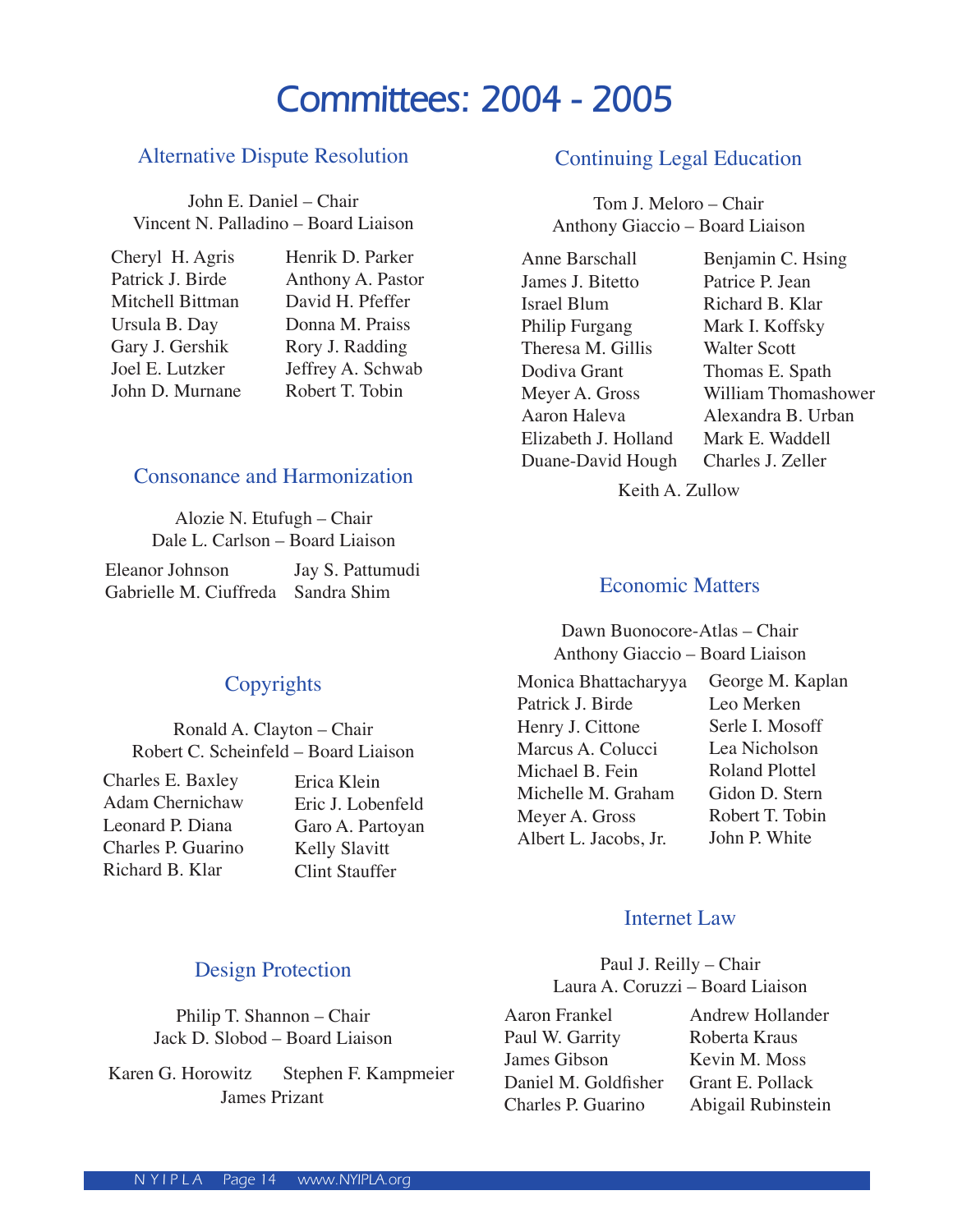# Legislative Oversight & Amicus Briefs

Charles P. Baker – Chair Charles R. Hoffmann – Board Liaison

Anne Barschall Richard J. Basile Hunter Carter Marcus A. Colucci John G. Costa Donald J. Curry Daniel M. Goldfisher Anthony M. Handal David La Bruno

Ira J. Levy Jeffrey I.D. Lewis Joel Lutzker Brendan Mee Kurt E. Richter Peter Saxon Mark E. Waddell Bruce M. Wexler Keith A. Zullow

#### License to Practice Requirements

Dale L. Carlson – Chair

| Mary B. Aversano | <b>Elizabeth Geschke</b> |
|------------------|--------------------------|
| Ronald E. Brown  | Aaron S. Haleva          |
| David La Bruno   | Arnold I. Rady           |
| Hunter T. Carter | Mary W. Richardson       |

# Meetings and Forums

Alexandra B. Urban – Chair Daniel A. DeVito – Board Liaison

Cheryl H. Agris Amy J. Benjamin Christopher A. Colvin Paul D. Connuck Philip Furgang

Angie M. Hankins Benjamin C. Hsing Roland Plottel Thomas E. Spath Peter J. Thurlow

## Membership

Allan A. Fanucci – Chair Charles R. Hoffmann – Board Liaison

Charles E. Baxley Marilyn M. Brogan Mark A. Farley

Patrice P. Jean Sandra Kuzmich Ted Weisz

## Patent Law and Practice Committee

Robert C. Scheinfeld – Chair

Alison Joy Arnold Richard J. Basile Gerard (Jerry) Bilotto Patrick J. Birde James J. Bitetto Robert A Bourque Thomas P. Burke Christopher Chalsen Paddy Chinta Charles F. Costello Vito J. DeBari Wayne Ellenbogen Michael Fainberg William S. Frommer Polina Goldenberg Theodore Gottlieb

Dodiva Grant Heath W. Hoglund Andrew J. Hollander Beth D. Jacob Albert L. Jacobs Dinah H. Lewitan Jane M. Love Norris McLaughlin Michael F. Morano Richard L. Moss Lea Nicholson Grant E. Pollack Elizabeth Collard Richter Charles S. Ryan Joseph B. Taphorn Edward R. Weingram

## Public Information, Education and Awards

Jeffrey M. Butler – Chair Laura A. Coruzzi – Board Liaison

| Philip Furgang       | Michelle Mancino Marsh |
|----------------------|------------------------|
| Patrice P. Jean      | Kelly Merkel           |
| Stephen F. Kampmeier | Erika Takeuchi         |

## **Publications**

William H. Dippert – Chair John D. Murnane – Board Liaison Ronald E. Brown Arun Chandra Elizabeth J. Holland Keith J. McWha Brendan Mee Ashe P. Puri Stephen J. Quigley Mary W. Richardson Alan Tenenbaum Charles J. Zeller

# Trade Secret Law and Practice

Karl F. Milde Jr. – Chair William H. Dippert – Board Liaison

Howard C. Miskin Jay S. Pattumudi

If you are an NYIPLA member and are interested in a particular committee, please contact the respective committee chair.